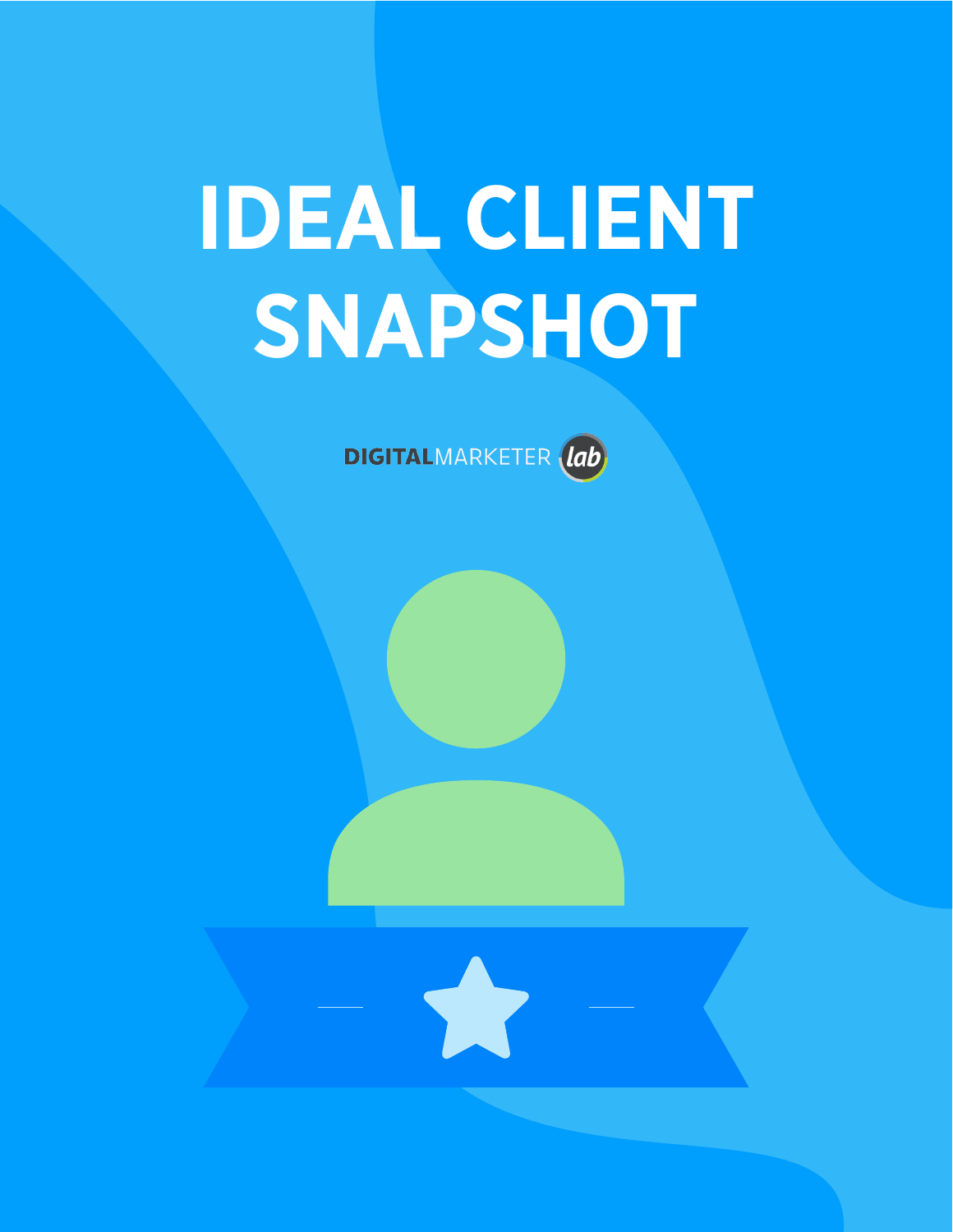

What it is: A clear snapshot of who your ideal client is and how to communicate with them so they take action.

**How it will help you:** The key to creating copy that converts is to understand and communicate to your ideal clients' "hot buttons."

#### **Where to use your Ideal Client Communicator™ in your marketing:**

- As the foundation for all of your messaging/marketing in your:
	- Website
	- Emails
	- Landing Pages
	- Sales Pages
	- Direct Mail
	- Brochures
	- Videos
	- Webinars
	- Etc.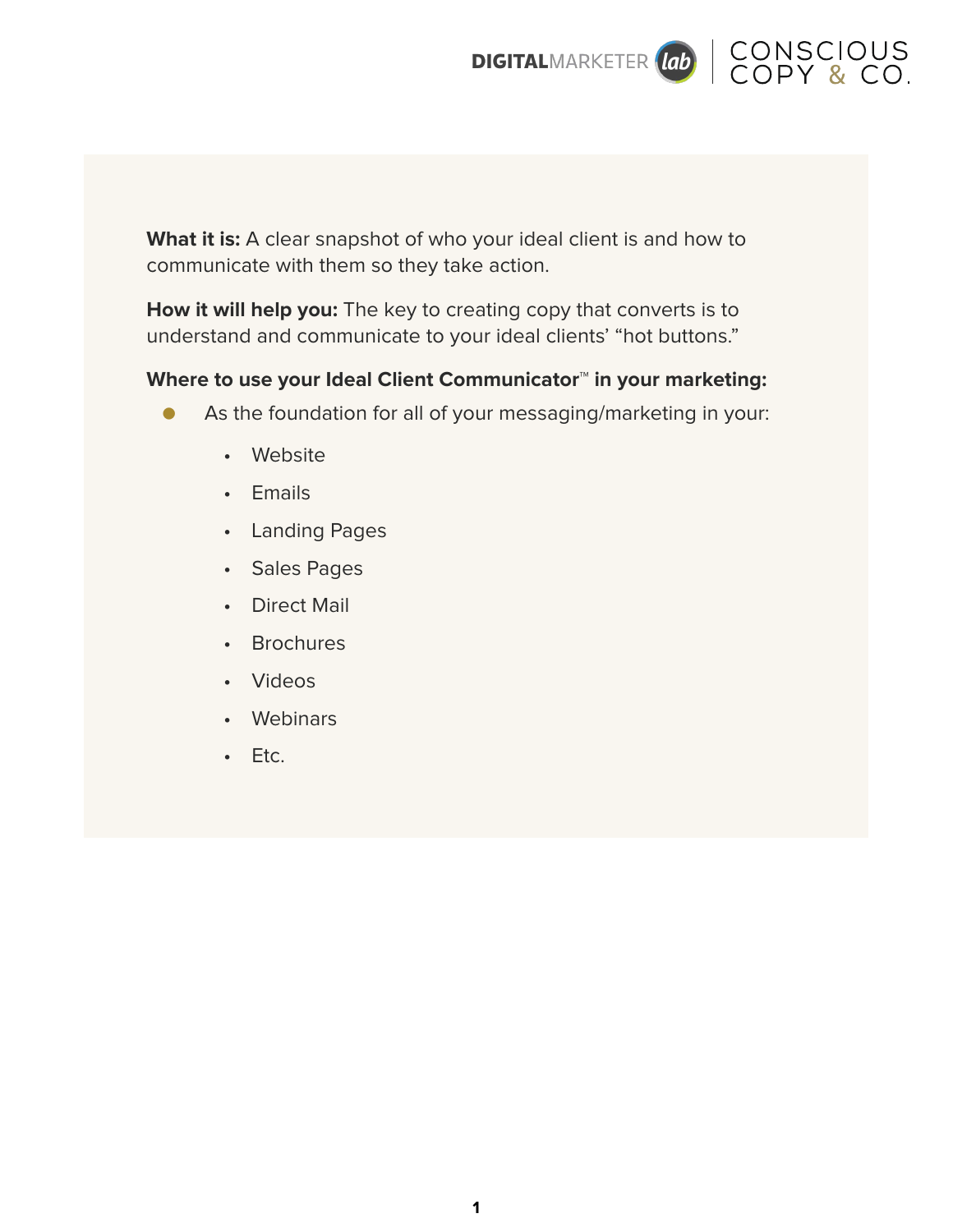



## **Ideal Client Litmus Test™**

| Who                             |                                                                                                                                                                                                                                | ?  |            |           |
|---------------------------------|--------------------------------------------------------------------------------------------------------------------------------------------------------------------------------------------------------------------------------|----|------------|-----------|
|                                 | Do they ________________? (Are they __________________?)                                                                                                                                                                       |    | <b>YES</b> | <b>NO</b> |
| Are they $\qquad \qquad \qquad$ |                                                                                                                                                                                                                                | ?) | <b>YES</b> | <b>NO</b> |
|                                 | Are they 2. (Are they controlled a control of the control of the control of the control of the control of the control of the control of the control of the control of the control of the control of the control of the control |    | <b>YES</b> | <b>NO</b> |

#### **Levels Of Awareness:**

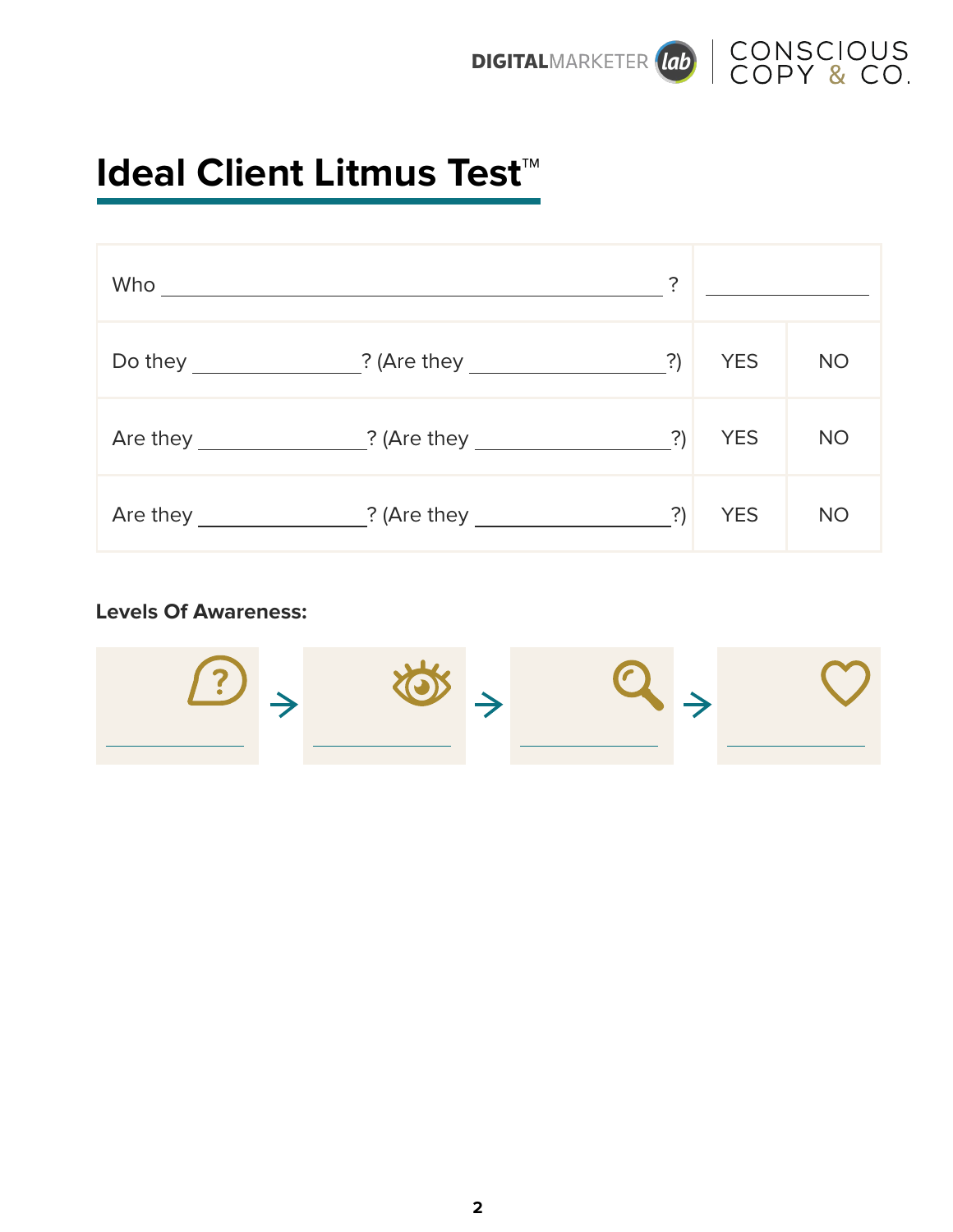



## **The Niche Technique™**

Repel and attract at the same time. "If you try to be everything to everybody... you'll be nothing to nobody."

**96 / 4 RULE: Resonate with your 4%: Ideal client + Level 10 client.** 



#### **Attract**

To help you fill out this next section, pull up notes from past sales calls, case studies, and/or testimonials you have. If you don't have any of that, start with our Ideal Client Interview process to gain insight on what's going on in their world.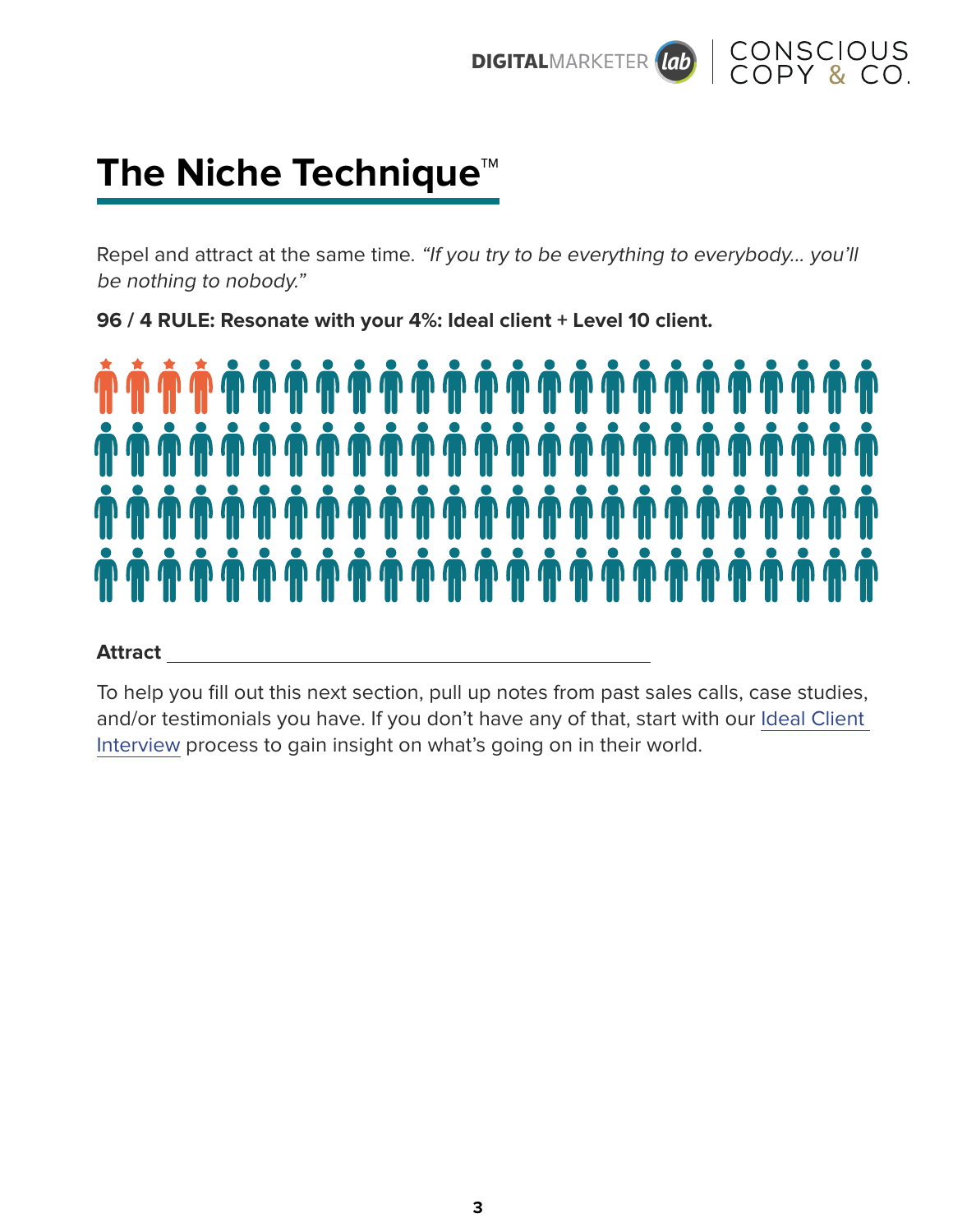



## **Test The Titles**

#### **Who do your clients identify as?**

#### **→ Examples:**

- **•** Entrepreneur
- **•** Business Owner
- **•** Agency Owner
- **•** Serial Entrepreneur
- **•** Heart-Centered Entrepreneur
- **•** Influencer
- **•** Thought Leader
- **•** CEO
- **•** Founder

#### **Now it's your turn!**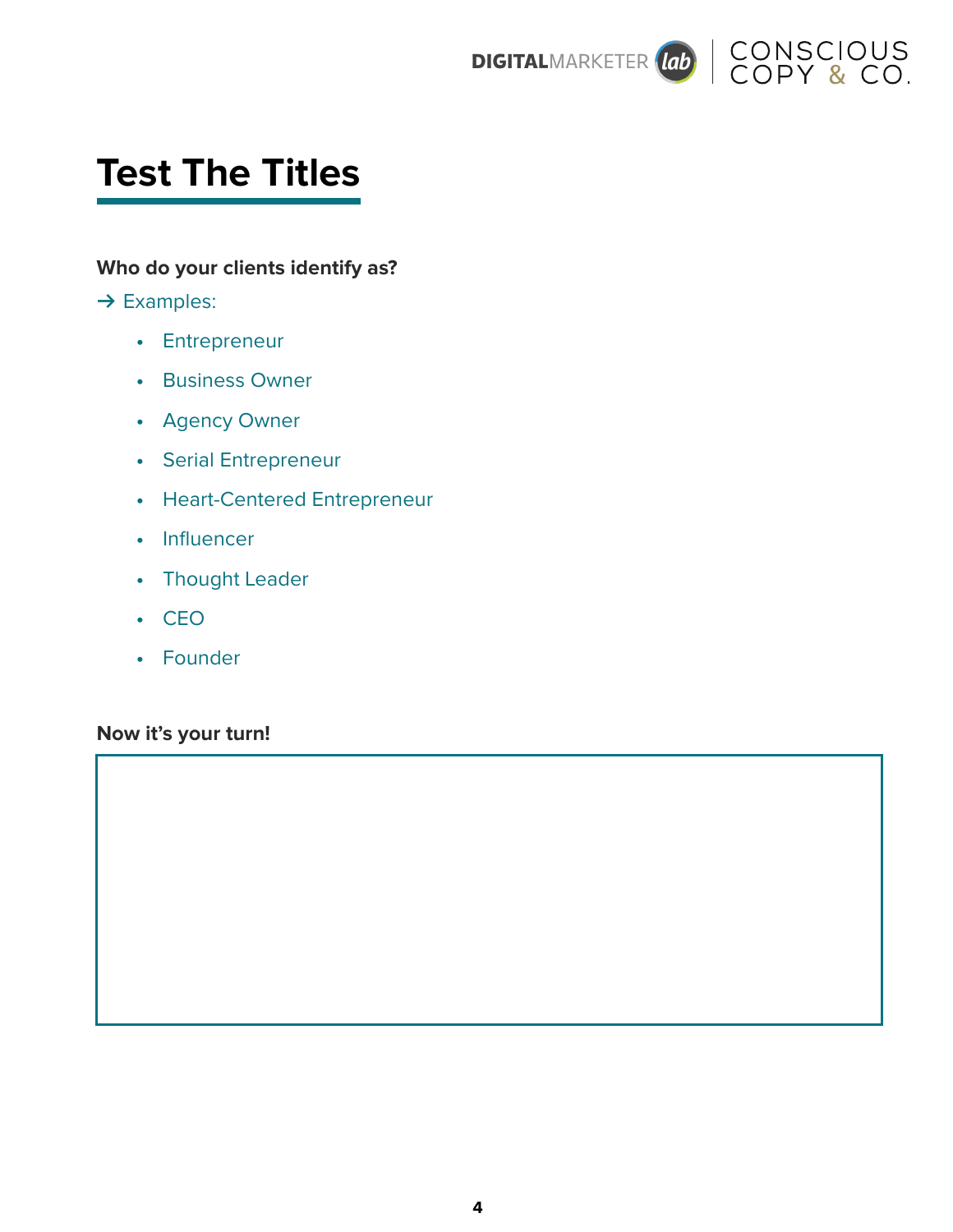



## **Paint The Picture**

**What are they experiencing right now?** 

### **THE IDEAL CLIENT COMMUNICATOR™**



- **→ Example #1: Health Coach** 
	- **•** "I don't have the energy to play with my kids, and I'm tired of hiding my body under baggy clothes and avoiding mirrors."
- → Example #2: Business Coach
	- **•** "I'm wasting three hours a day cold-calling and chasing leads. It feels overly salesy, incongruent to how I want to run my business, and it's not resulting in any new clients."
- **→ Example #3: Marketing Company** 
	- **•** "I open up Google Analytics to check our weekly stats and don't understand why traffic is so low lately."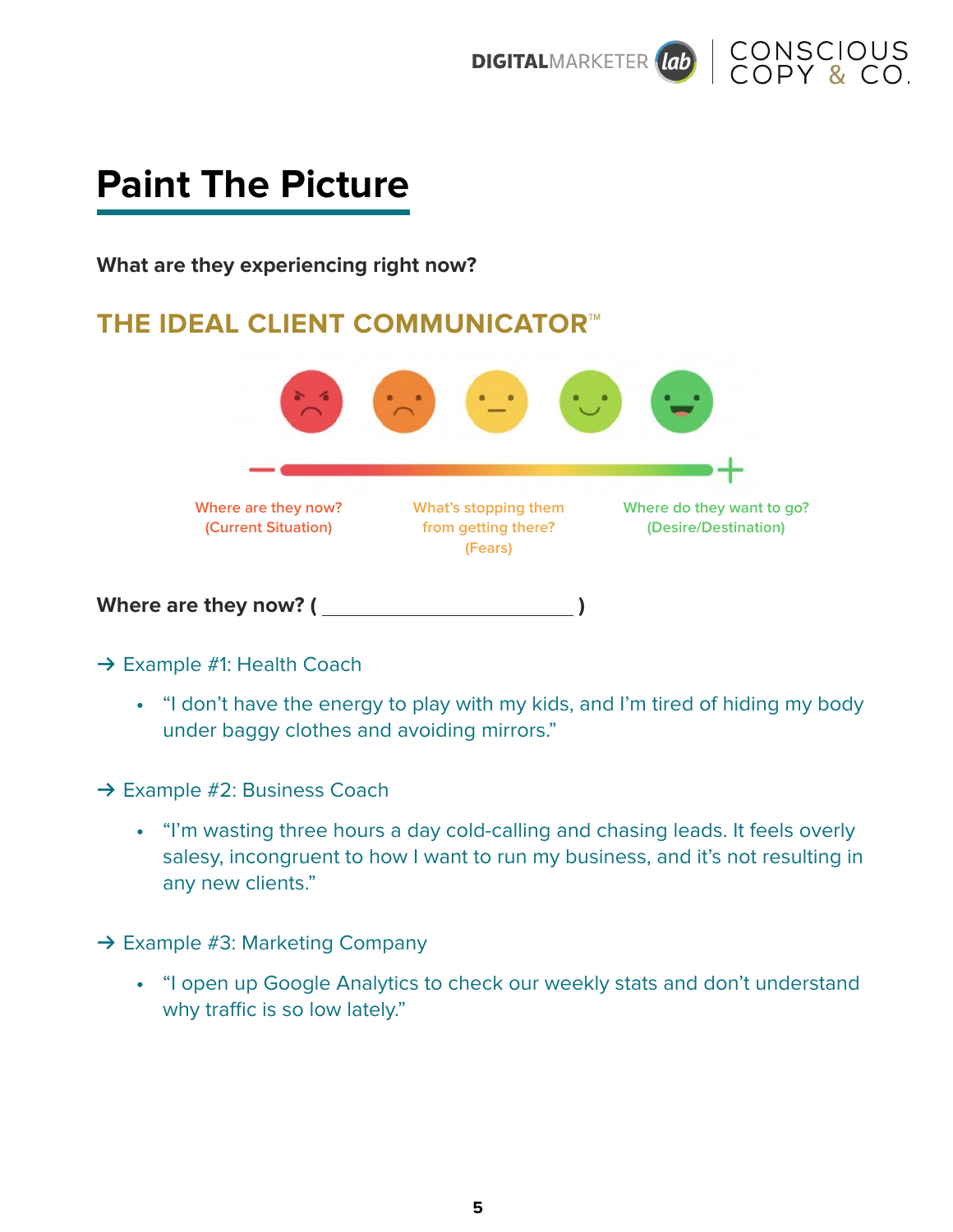



**Where do they want to go? ( )** 

- **→ Example #1: Health Coach** 
	- **•** "I want to fit into my pre-pregnancy jeans that have been hiding in the back of my closet for the past five years and finally feel good about my body again."
- **→ Example #2: Business Coach** 
	- **•** "I want to create a steady income for myself and scale my business to \$500K+ without the sleazy tactics."
- **→ Example #3: Marketing Company** 
	- **•** "We want consistent year-over-year growth when it comes to our organic traffic efforts."

#### **What's stopping them from getting to where they want to go?**

**→ Example #1: Health Coach** 

**( )** 

- **•** "I've tried everything (Weight Watchers, keto, etc.) and none of it worked. Why would this time be any different?"
- → Example #2: Business Coach
	- **•** "I've tried other marketing strategies, like FB ads and cold email outreach, and they didn't work. How is this different?"
- **→ Example #3: Marketing Company** 
	- **•** "I know there's gotta be a better way. What are we missing?"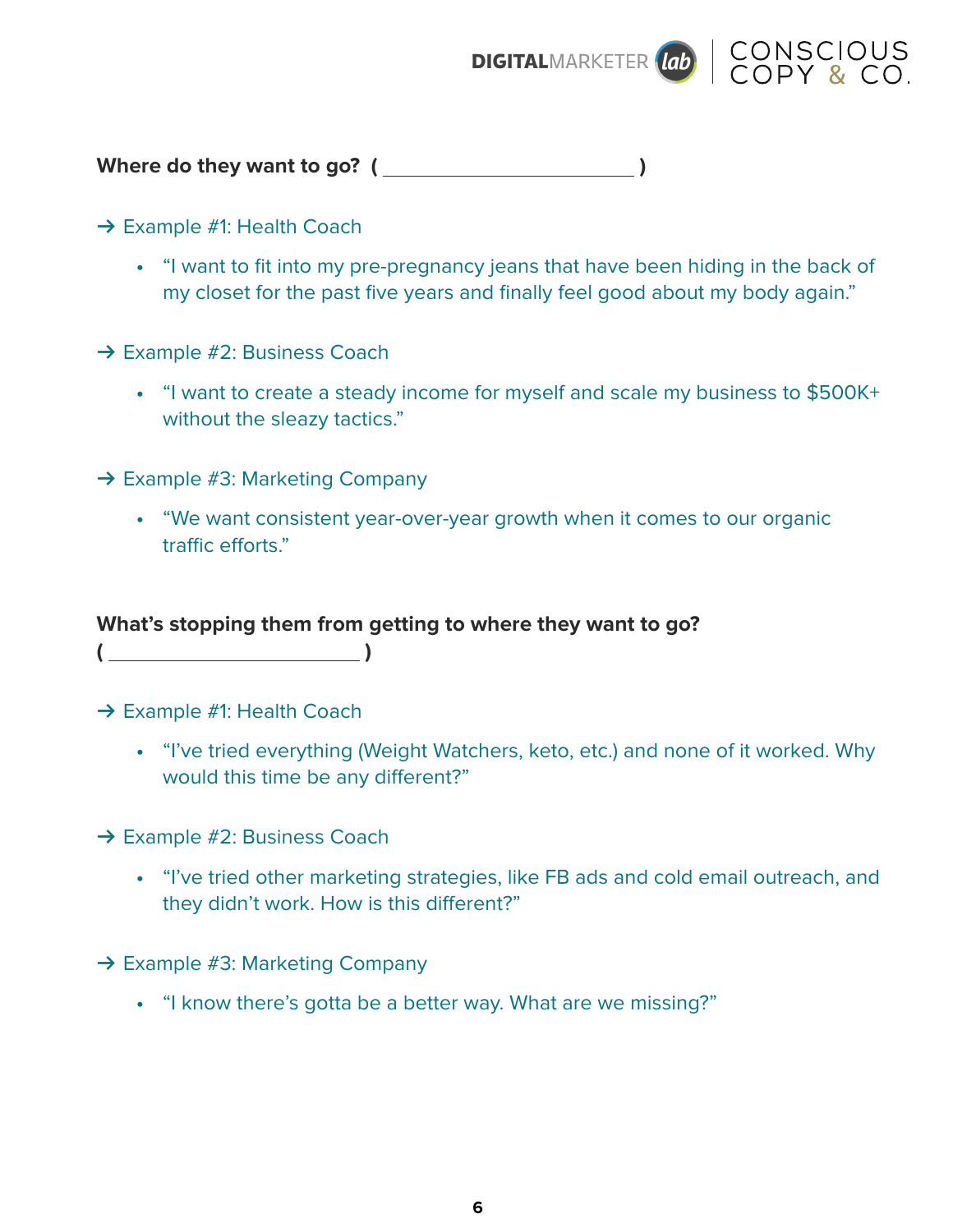



**Now it's your turn!** Think of someone (ONE person) you've worked with who you'd love to replicate and have thousands of clients be just like them. Answer these questions:

| What was the pain point they came in to solve? (In their language.)                        |
|--------------------------------------------------------------------------------------------|
| What was the desired outcome/transformation they were looking for?<br>(In their language.) |
| What was their biggest fear/concern? (In their language.)                                  |
|                                                                                            |

If you don't know where your ideal client currently is, where they want to go, or what's stopping them from getting there—ask!

You can use our Ideal Client Interview process, along with looking back at notes from past sales calls, case studies, and testimonials from clients, to get insights.